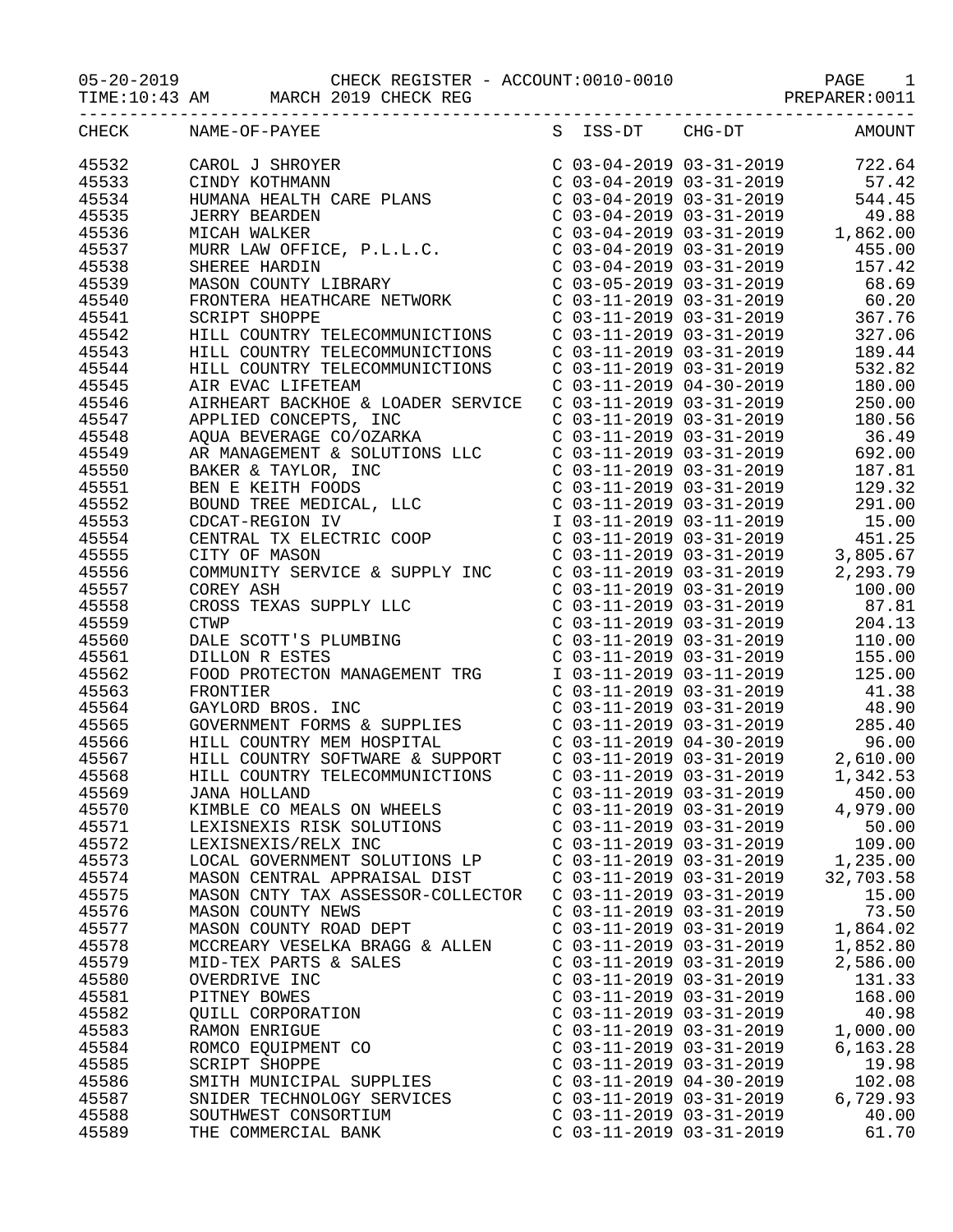TIME:10:43 AM MARCH 2019 CHECK REG STAR STAR PREPARER:0011

|       | CHECK NAME-OF-PAYEE                                                                                                                                                                                                                                                                                                                                     |                           | S ISS-DT CHG-DT AMOUNT    |          |
|-------|---------------------------------------------------------------------------------------------------------------------------------------------------------------------------------------------------------------------------------------------------------------------------------------------------------------------------------------------------------|---------------------------|---------------------------|----------|
| 45590 |                                                                                                                                                                                                                                                                                                                                                         |                           |                           |          |
| 45591 |                                                                                                                                                                                                                                                                                                                                                         |                           |                           |          |
| 45592 |                                                                                                                                                                                                                                                                                                                                                         |                           |                           |          |
|       |                                                                                                                                                                                                                                                                                                                                                         |                           |                           |          |
| 45593 |                                                                                                                                                                                                                                                                                                                                                         |                           |                           |          |
| 45594 |                                                                                                                                                                                                                                                                                                                                                         |                           |                           |          |
| 45595 |                                                                                                                                                                                                                                                                                                                                                         |                           |                           |          |
| 45596 |                                                                                                                                                                                                                                                                                                                                                         |                           |                           |          |
| 45597 |                                                                                                                                                                                                                                                                                                                                                         |                           |                           |          |
| 45598 |                                                                                                                                                                                                                                                                                                                                                         |                           |                           |          |
| 45599 |                                                                                                                                                                                                                                                                                                                                                         |                           |                           |          |
| 45600 |                                                                                                                                                                                                                                                                                                                                                         |                           |                           |          |
| 45601 |                                                                                                                                                                                                                                                                                                                                                         |                           |                           |          |
|       |                                                                                                                                                                                                                                                                                                                                                         |                           |                           |          |
| 45602 |                                                                                                                                                                                                                                                                                                                                                         |                           |                           |          |
| 45603 |                                                                                                                                                                                                                                                                                                                                                         |                           |                           |          |
| 45604 |                                                                                                                                                                                                                                                                                                                                                         |                           |                           |          |
| 45605 |                                                                                                                                                                                                                                                                                                                                                         |                           |                           |          |
| 45606 |                                                                                                                                                                                                                                                                                                                                                         |                           |                           |          |
| 45607 |                                                                                                                                                                                                                                                                                                                                                         |                           |                           |          |
| 45608 |                                                                                                                                                                                                                                                                                                                                                         |                           |                           |          |
| 45609 |                                                                                                                                                                                                                                                                                                                                                         |                           |                           |          |
|       |                                                                                                                                                                                                                                                                                                                                                         |                           |                           |          |
| 45610 |                                                                                                                                                                                                                                                                                                                                                         |                           |                           |          |
| 45611 |                                                                                                                                                                                                                                                                                                                                                         |                           |                           |          |
| 45612 |                                                                                                                                                                                                                                                                                                                                                         |                           |                           |          |
| 45613 |                                                                                                                                                                                                                                                                                                                                                         |                           |                           |          |
| 45614 |                                                                                                                                                                                                                                                                                                                                                         |                           |                           |          |
| 45615 |                                                                                                                                                                                                                                                                                                                                                         |                           |                           |          |
| 45616 |                                                                                                                                                                                                                                                                                                                                                         |                           |                           |          |
| 45617 |                                                                                                                                                                                                                                                                                                                                                         |                           |                           |          |
| 45618 |                                                                                                                                                                                                                                                                                                                                                         |                           |                           |          |
|       |                                                                                                                                                                                                                                                                                                                                                         |                           |                           |          |
| 45619 | $\begin{tabular}{l c c c c} \multicolumn{4}{l}{MICAR H WIRR HER R HERTRORE BETWORK} & $\mathbf{C} \;\; 03-21-2019 \;\; 03-31-2019 \;\; 3-31-2019 \;\; 50.38 \;\; 62 \\ \hline \text{FROWIFAR HERR R GNDITIONING HERTING C} \;\; \text{C} \;\; 03-25-2019 \;\; 04-30-2019 \;\; 50.38 \;\; 62 \\ \text{ADPLED CONCEPTS, INC} \;\; \text{C} \;\; 03-25-20$ |                           |                           |          |
| 45620 |                                                                                                                                                                                                                                                                                                                                                         |                           |                           |          |
| 45621 |                                                                                                                                                                                                                                                                                                                                                         |                           |                           |          |
| 45622 |                                                                                                                                                                                                                                                                                                                                                         |                           |                           |          |
| 45623 |                                                                                                                                                                                                                                                                                                                                                         |                           |                           |          |
| 45624 |                                                                                                                                                                                                                                                                                                                                                         |                           |                           |          |
| 45625 |                                                                                                                                                                                                                                                                                                                                                         |                           |                           |          |
| 45626 | HOLT CAT                                                                                                                                                                                                                                                                                                                                                |                           |                           |          |
| 45627 |                                                                                                                                                                                                                                                                                                                                                         |                           |                           |          |
| 45628 | JERRY CARLMAN                                                                                                                                                                                                                                                                                                                                           | $C$ 03-25-2019 04-30-2019 |                           | 73.50    |
| 45629 | JERRY STEPHENS DBA                                                                                                                                                                                                                                                                                                                                      | $C$ 03-25-2019 03-31-2019 |                           | 847.50   |
| 45630 | KAREN KUHLMANN                                                                                                                                                                                                                                                                                                                                          |                           | V 03-25-2019 03-29-2019   | 280.06   |
|       |                                                                                                                                                                                                                                                                                                                                                         |                           |                           |          |
| 45631 | KYRISH TRUCK CENTERS                                                                                                                                                                                                                                                                                                                                    |                           | $C$ 03-25-2019 04-30-2019 | 861.78   |
| 45632 | LORRIE HESS                                                                                                                                                                                                                                                                                                                                             |                           | V 03-25-2019 03-29-2019   | 280.06   |
| 45633 | LOWE'S PAY AND SAVE INC                                                                                                                                                                                                                                                                                                                                 | $C$ 03-25-2019 03-31-2019 |                           | 343.63   |
| 45634 | LUCIO MORA                                                                                                                                                                                                                                                                                                                                              | $C$ 03-25-2019 03-31-2019 |                           | 1,325.00 |
| 45635 | MASON BUILDING SUPPLY & RENTAL INC                                                                                                                                                                                                                                                                                                                      | $C$ 03-25-2019 04-30-2019 |                           | 2,708.36 |
| 45636 | MASON CHAMBER OF COMMERCE                                                                                                                                                                                                                                                                                                                               | I 03-25-2019 03-25-2019   |                           | 10.00    |
| 45637 | MASON CNTY TAX ASSESSOR-COLLECTOR                                                                                                                                                                                                                                                                                                                       | $C$ 03-25-2019 03-31-2019 |                           | 22.50    |
| 45638 | MASON COMMUNITY GAS, SERVICE & SUPP C 03-25-2019 03-31-2019                                                                                                                                                                                                                                                                                             |                           |                           | 187.20   |
| 45639 | MASON SHORT STOP                                                                                                                                                                                                                                                                                                                                        | I 03-25-2019 03-25-2019   |                           | 21.15    |
| 45640 | PARTS PLUS                                                                                                                                                                                                                                                                                                                                              | $C$ 03-25-2019 04-30-2019 |                           | 2,872.03 |
|       |                                                                                                                                                                                                                                                                                                                                                         |                           |                           |          |
| 45641 | QUILL CORPORATION                                                                                                                                                                                                                                                                                                                                       | $C$ 03-25-2019 04-30-2019 |                           | 289.39   |
| 45642 | STROEHER & SON, INC.                                                                                                                                                                                                                                                                                                                                    | $C$ 03-25-2019 04-30-2019 |                           | 5,058.62 |
| 45643 | TAI WEBER                                                                                                                                                                                                                                                                                                                                               | $C$ 03-25-2019 04-30-2019 |                           | 133.40   |
| 45644 | TCEQ                                                                                                                                                                                                                                                                                                                                                    | $C$ 03-25-2019 04-30-2019 |                           | 170.00   |
| 45645 | TX ASSOC OF COUNTIES                                                                                                                                                                                                                                                                                                                                    | $C$ 03-25-2019 03-31-2019 |                           | 125.00   |
| 45646 | WATSON AUTO PARTS INC                                                                                                                                                                                                                                                                                                                                   | $C$ 03-25-2019 04-30-2019 |                           | 15.99    |
| 45647 | XEROX CORPORATION                                                                                                                                                                                                                                                                                                                                       | $C$ 03-25-2019 04-30-2019 |                           | 381.68   |
|       |                                                                                                                                                                                                                                                                                                                                                         |                           |                           |          |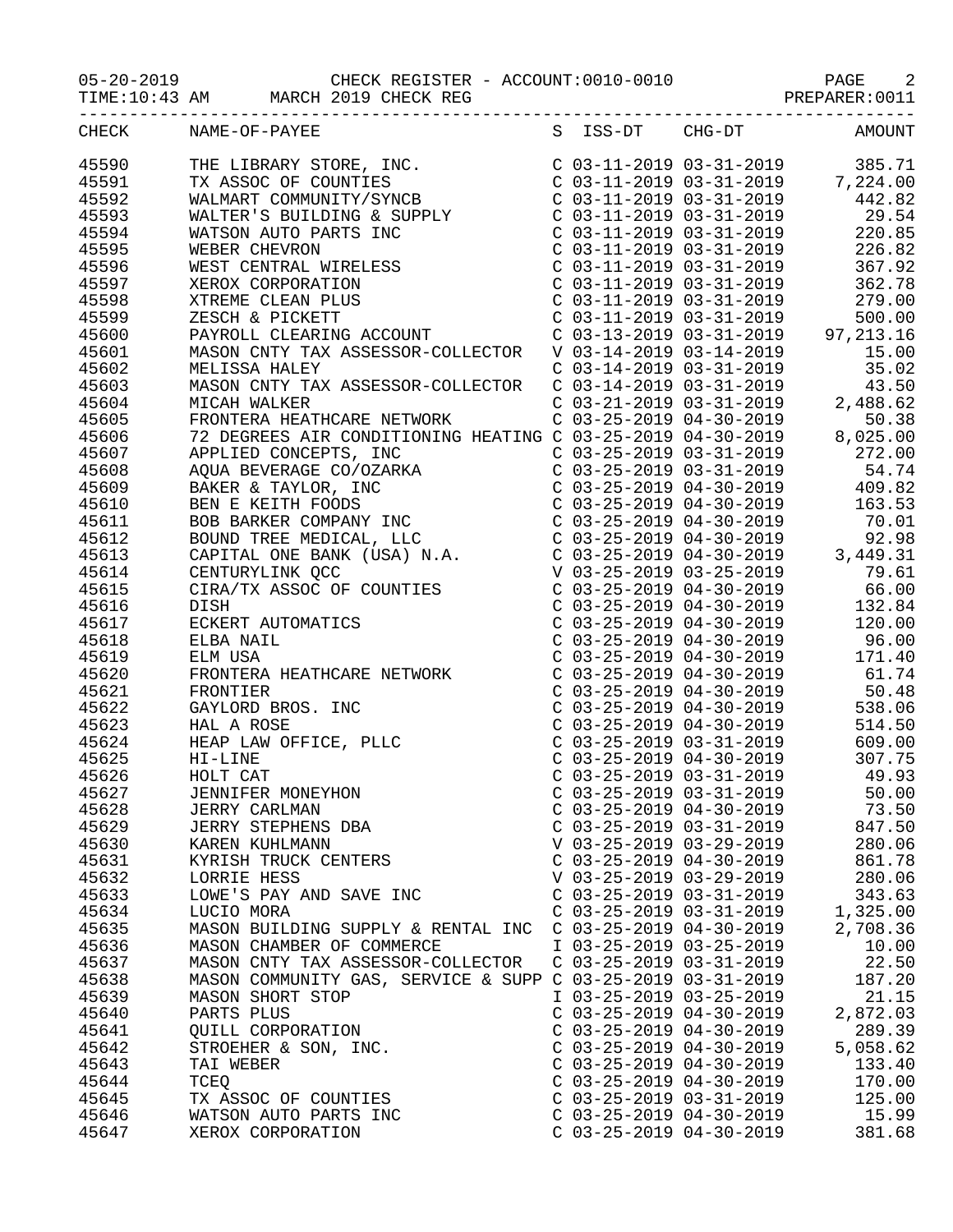| $05 - 20 - 2019$<br>TIME: 10:43 AM                          |                                                                                          | CHECK REGISTER - ACCOUNT:0010-0010<br>MARCH 2019 CHECK REG            |   |        |                                                                                                                                                                                                       | PAGE<br>3<br>PREPARER: 0011                                        |
|-------------------------------------------------------------|------------------------------------------------------------------------------------------|-----------------------------------------------------------------------|---|--------|-------------------------------------------------------------------------------------------------------------------------------------------------------------------------------------------------------|--------------------------------------------------------------------|
| CHECK                                                       | NAME-OF-PAYEE                                                                            |                                                                       | S | ISS-DT | CHG-DT                                                                                                                                                                                                | AMOUNT                                                             |
| 45648<br>45649<br>45650<br>45651<br>45652<br>45653<br>45654 | ZESCH & PICKETT<br>TX ASSOCIATION OF<br>CENTURYLINK OCC<br>KAREN KUHLMANN<br>LORRIE HESS | PAYROLL CLEARING ACCOUNT<br>PAYROLL CLEARING ACCOUNT<br>COUNTIES HEBP |   |        | $C$ 03-25-2019 04-30-2019<br>$C$ 03-27-2019 03-31-2019<br>$C$ 03-27-2019 04-30-2019<br>$C$ 03-27-2019 04-30-2019<br>$C$ 03-29-2019 04-30-2019<br>I 03-29-2019 03-29-2019<br>$C$ 03-29-2019 04-30-2019 | 345.00<br>120,531.69<br>77.76<br>948.16<br>75.92<br>50.00<br>50.00 |